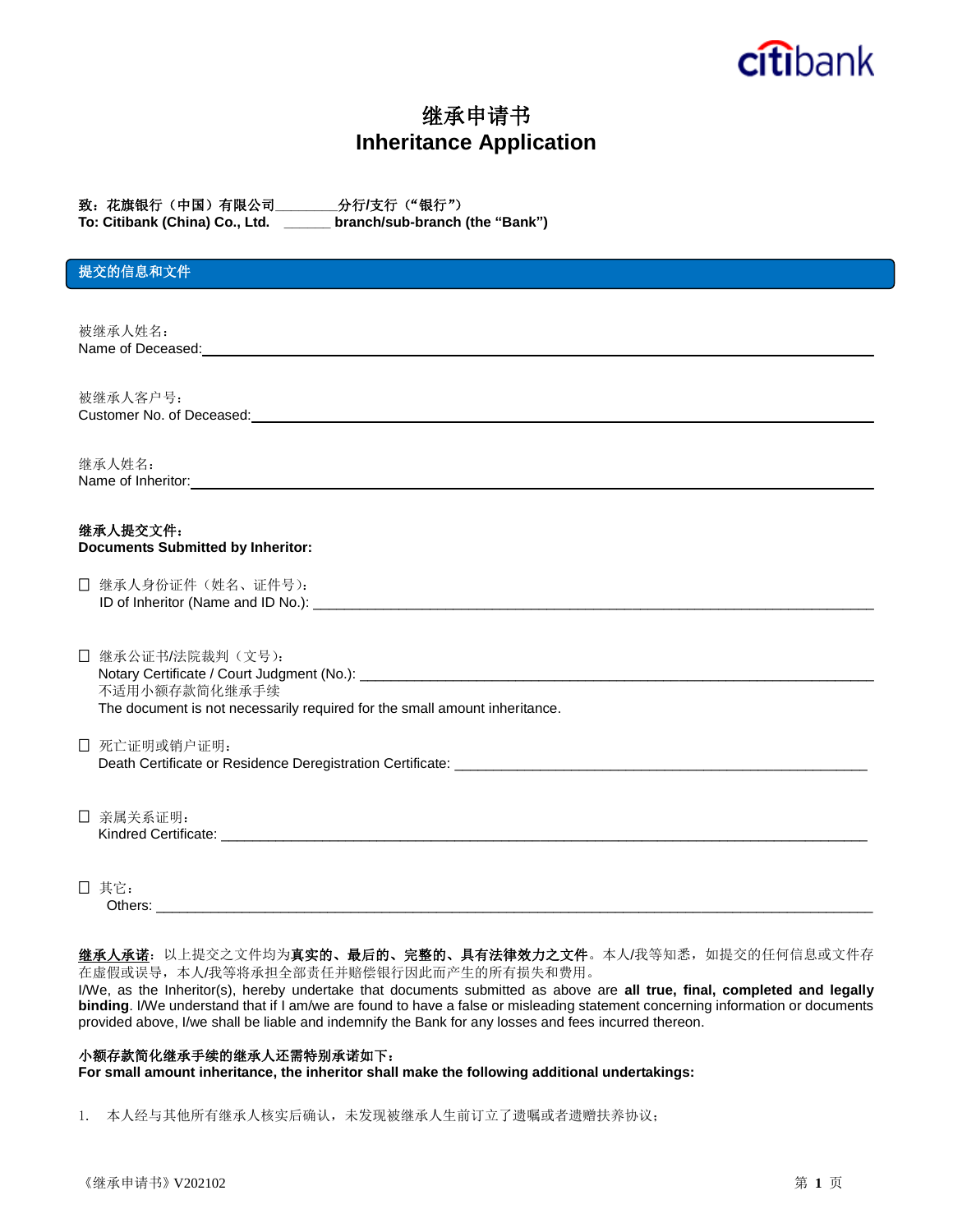

After checking with all other inheritors, I/we have not discovered any will or legacy support agreement made or signed by the

Deceased;

2. 本人同意一次性提取账户内全部资金,并同意在提取完毕后注销账户;

I/We agree to withdraw the account balance in one lump sum and close all account(s) that the Deceased has opened with

the Bank once withdrawal of the account balance is completed.

3. 本人领取存款后,将尽到妥善保管义务,并依法与其他全体继承人协商分配所提取的款项;

I/We will keep the fund withdrawn in a safe custody and will consult with all other inheritors for fund allocation and make the

allocation in accordance with the applicable laws.

4. 如有其他继承人或者利害关系人向银行主张分配款项的权利,由本人负责处理相关争议并承担赔偿责任;

I am/We are responsible to handle any disputes and liable for the compensation if there is any other inheritors or any other persons who have concerns files any claims against the Bank for the fund allocation.

5. 本人愿意承担违反上述小额存款简化继承手续的各项特别承诺的法律责任。

I am/We are held liability for any legal consequences arising from the breach of any of the above mentioned undertakings.

继承人签名: **Inheritor Signature: \_\_\_\_\_\_\_\_\_\_\_\_\_\_\_\_\_\_\_\_\_\_\_\_\_\_\_\_\_**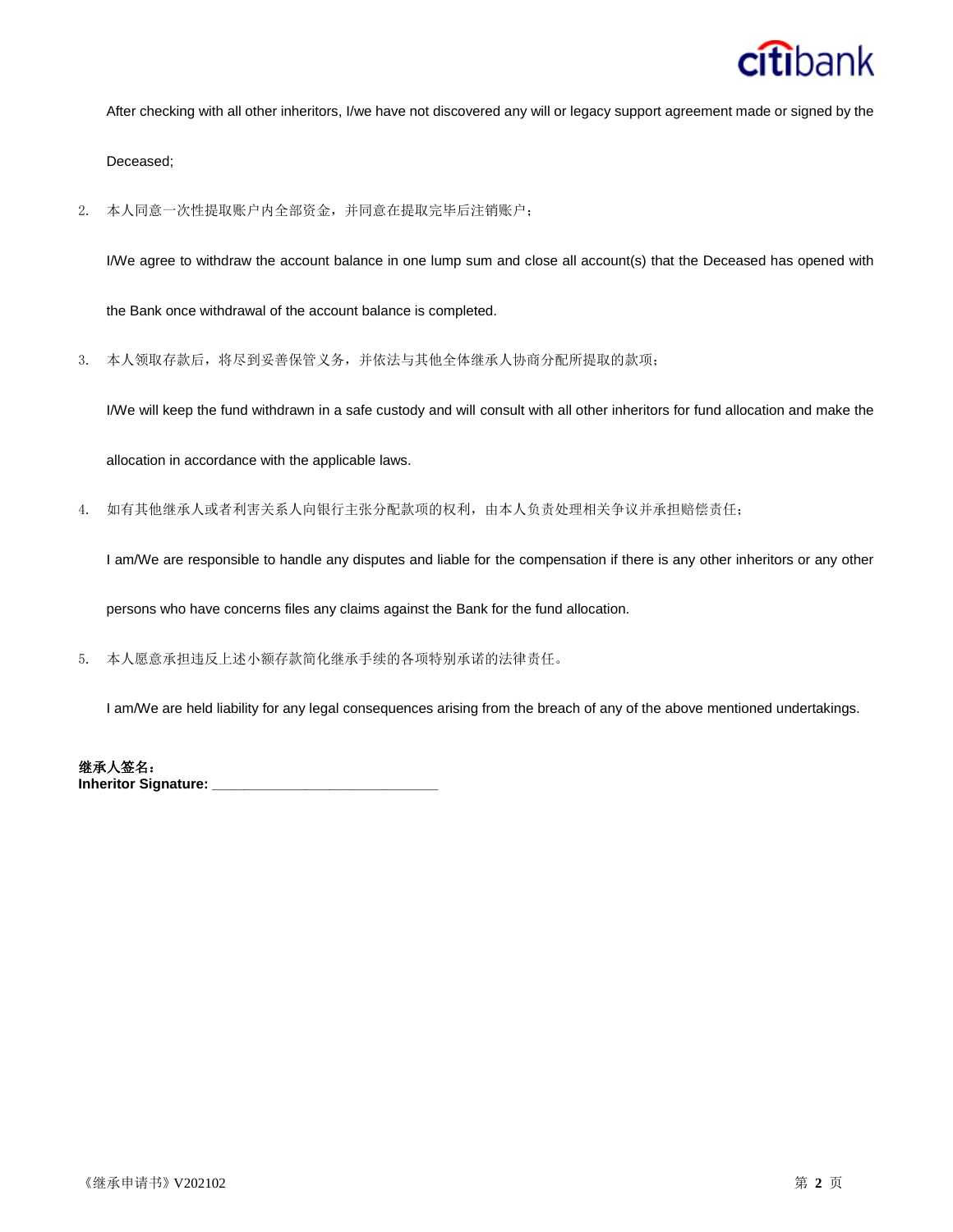

#### 申请和签署

继承人申请,对于公证书**/**法院裁判中之详尽列明的应由本人**/**我等继承之遗产,依照附件中本人**/**我等之指示予以继承,并在继承完 毕后,关闭被继承人在银行的所有账户。

**I/We, as the Inheritor(s), hereby apply to dispose the assets in Deceased's accounts in the Bank to be inherited by me/us according to the Notary Certificate/court judgment for inheritance as instructed in the Appendix hereto, and to close all Deceased's accounts opened with the Bank after the completion of the inheritance.**

#### 若继承人是小额存款简化继承手续的继承人,继承人申请,依照附件中本人**/**我等的指令申请继承并一次性领取被继承人全部账户 内资金,并关闭被继承人在银行的所有账户。

**For the inheritor who applies for the small amount inheritance process, I/We, as the inheritor(s) hereby apply to inherit and withdraw the balance of the Deceased's accounts in one lump sum as indicated in the Appendix hereto and close all of the Deceased's accounts after the fund is fully withdrawn.**

#### 继承人抄录:

**Inheritor Transcription:** 

#### 本人**/**我等知悉并且理解对被继承人财产按照本人**/**我等指示之操作对本人**/**我等所产生的权利与义务,并愿意承担由此可能产生的所 有费用、责任及损失。本人**/**我等同意赔偿并使银行免受因依照本人**/**我等指示行事而产生的任何责任、损失、成本和费用。

**I/We, as the Inheritor, acknowledged and understood the rights and obligations as a result of the disposal of Deceased's assets according to my/our instructions, and I am/we are willing to assume all the fees, liabilities and losses incurred thereon. I/We agree to indemnify and hold the Bank free and harmless from any and all liabilities, losses, fees and costs arising from the execution of my/our instructions.**

继承人签名:日期: **Inheritor Signature: \_\_\_\_\_\_\_\_\_\_\_\_\_\_\_\_\_\_\_\_\_\_\_ Date: \_\_\_\_\_\_\_\_\_\_\_\_\_\_\_\_\_\_\_\_\_\_\_\_**